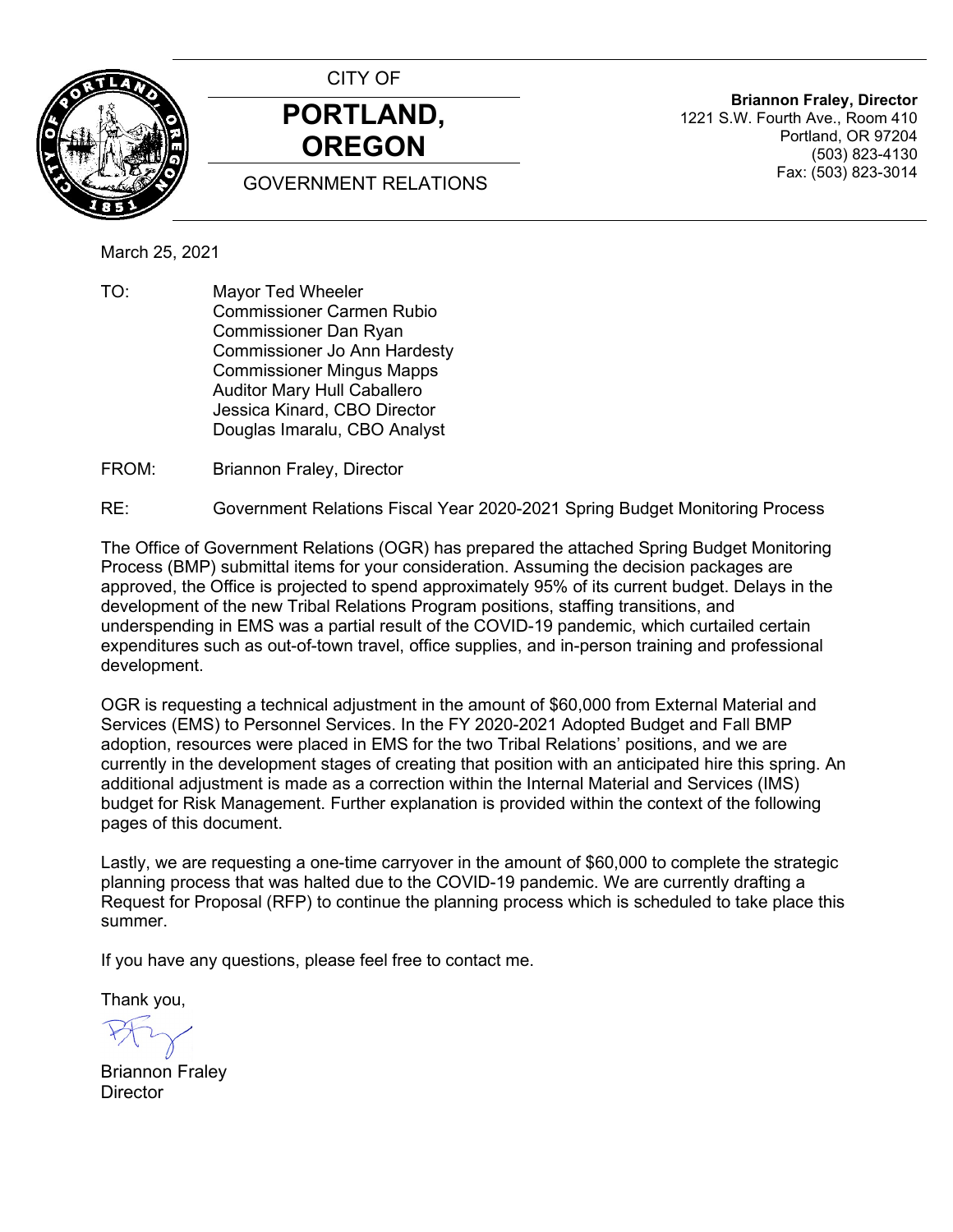# **Office of Government Relations - Fund 100**

| <b>Major Object</b>                    | <b>2020-21 SPRING</b><br><b>Requested Total</b> | 2020-21 February<br><b>Actuals YTD</b> | <b>2020-21 SPRING</b><br>Projection | % Projected Actuals<br>to Requested Total |
|----------------------------------------|-------------------------------------------------|----------------------------------------|-------------------------------------|-------------------------------------------|
| <b>External Materials and Services</b> | \$269,956                                       | \$129,292                              | \$259,485                           | 96%                                       |
| Internal Materials and Services        | \$259,198                                       | \$137,707                              | \$240,741                           | 93%                                       |
| Personnel                              | \$1,754,641                                     | \$1,006,020                            | \$1,667,523                         | 95%                                       |
| Sum:                                   | \$2,283,795                                     | \$1,273,020                            | \$2,167,749                         | 95%                                       |
| <b>Major Object</b>                    | <b>2020-21 SPRING</b><br><b>Requested Total</b> | 2020-21 February<br><b>Actuals YTD</b> | <b>2020-21 SPRING</b><br>Projection | % Projected Actuals<br>to Requested Total |
| <b>Charges for Services</b>            | \$0                                             | \$40,000                               | \$0                                 |                                           |
| General Fund Discretionary             | \$947,341                                       | \$0                                    | \$947,341                           | 100%                                      |
| General Fund Overhead                  | \$1,090,454                                     | \$0                                    | \$1,090,454                         | 100%                                      |
| Interagency Revenue                    | \$266,000                                       | \$251,000                              | \$266,000                           | 100%                                      |
| Intergovernmental                      | \$40,000                                        | \$0                                    | \$40,000                            | 100%                                      |
| Sum:                                   | \$2,343,795                                     | \$291,000                              | \$2,343,795                         | 100%                                      |

#### **Revenue Discussion**

The majority of the Office of Government Relations' (OGR) funding is from General Fund dollars, with revenues supplemented by interagency agreements and one intergovernmental agreement.

#### **Revenue Risks**

As a bureau that relies largely on the General Fund, future declines in City revenues are a serious concern to the Office of Government Relations. Given the relative size of the Bureau and the programmatic workload delegated to each respective FTE, even small percentage reductions would result in a notable impact to bureau services. Possible reductions in interagency or intergovernmental funds would compound this risk.

#### **Expenditure Discussion**

The Office of Government Relations is expected to spend 95% of its FY 2020-2021 budget. The Office is currently staffed 10 FTE, with 25% of the fiscal year remaining. The Office recently completed a new classification structure for Government Relations that resulted in the reclassification of five positions with the Office. The positions we reclassed out of Commissioner Staff Representative series into the newly adopted Government Relations series. The adopted FY 2020-2021 OGR budget included one additional FTE for the Tribal Relations Associate position, and funding for an additional FTE position for the Tribal Relations Liaison in the Fall BMP at a pro-rated amount. However, these two positions were delayed in the recruitment process, resulting in personnel vacancy savings for the Bureau. The Office has made an offer, and the candidate has accepted the position for the Tribal Relations Associate role at the time of submittal of the Spring BMP, with anticipated start date of March 31, 2021. Therefore, OGR projects 5% remaining of its current personnel services budget.

Expenditures in External Material and Services (EMS) are projected at 4% remaining, due to the COVID-19 pandemic, which curtailed certain expenditures. Also due to the COVID-19 pandemic, the Office was delayed in completing its strategic plan which expired in 2020, as well as significantly reduced its spending in areas such as out-of-town travel, programmatic activities, and in-person training and professional development. OGR will be requesting a carryover to complete the 2021-2025 strategic planning process, by requesting a carryover from EMS included in this projection.

Expenditures in Internal Material and Services (IMS) are projected at 7% remaining, and are based on general internal service expenses and technology to support Bureau staff who are in a full telework environment. Also, due to the Covid-19 pandemic and limitations to in-person gathering for the State Legislative session, staff have not traveled from Portland to Salem, until further notice is given, which results in savings for Motor Pool Lease expenditures for the State Relations Program. In addition, out-of-town travel has been impacted for the Federal Relations and International Relations Programs. Other factors for underspending are due to lack of normal programmatic operations for the Office due to restrictions from the Covid-19 pandemic.

OGR anticipates returning approximately 5% of its overall underspending back to the General Fund, as requested by the Spring BMP budget guidance memo from the Mayor's Office.

#### **Expenditure Risks**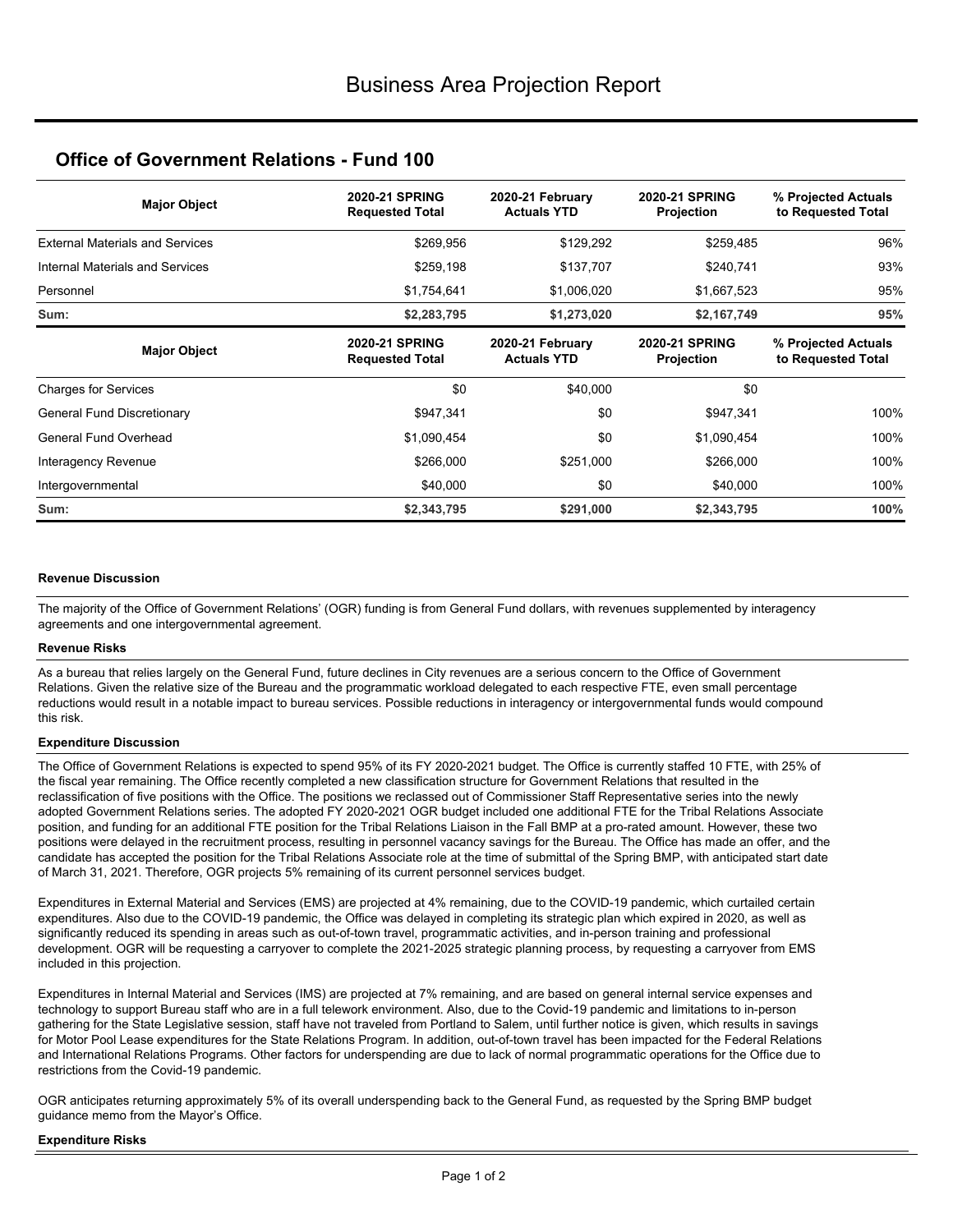The Office of Government Relations largely operates its five programs with General Fund dollars. Budget reductions would likely impact the personnel budget and ability of the Office to uphold service levels. Budget cuts could also result in insufficient resources to continue supporting the Office's programs.

#### **Other Notes**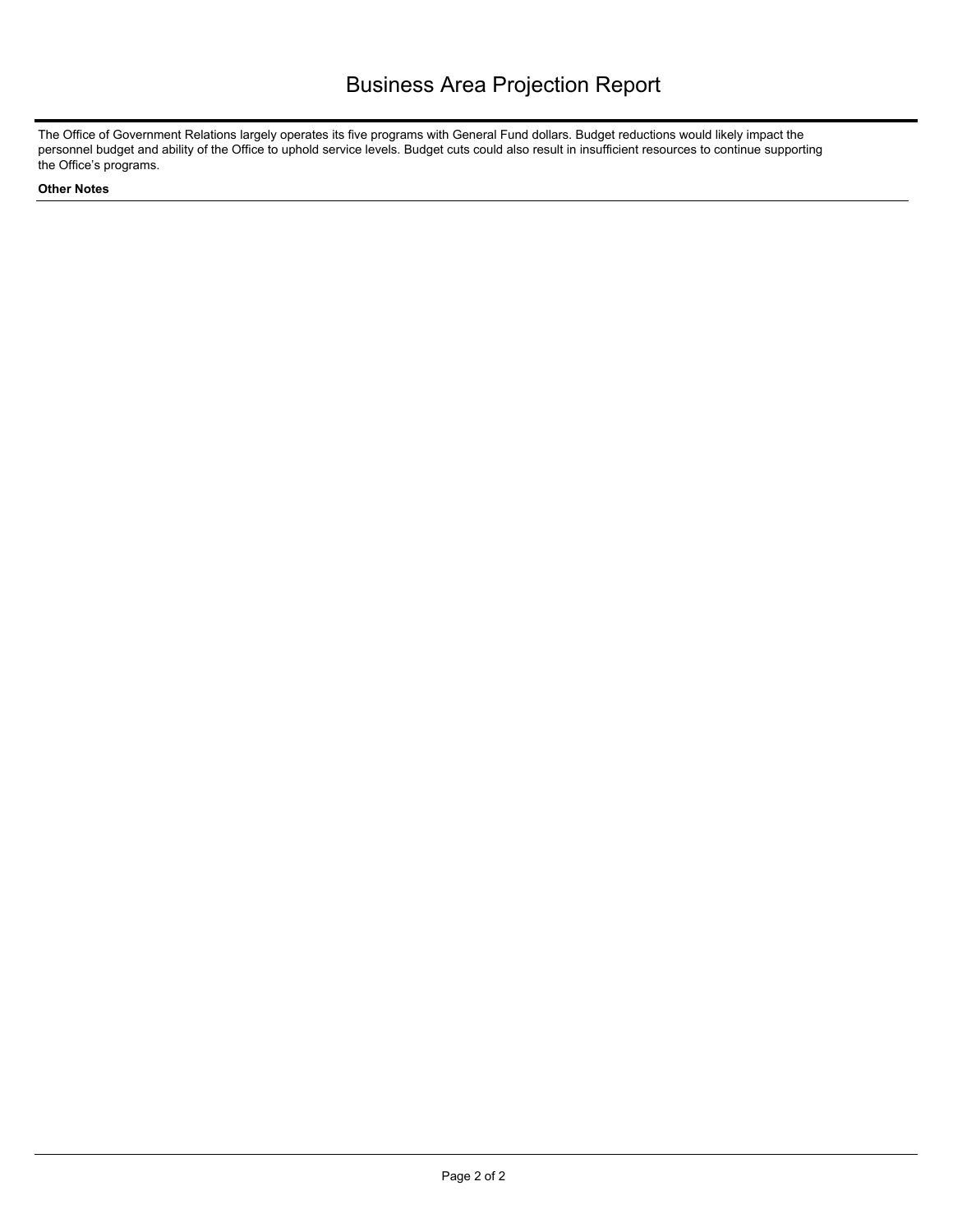**4 - BMP Amendment Request Report (Spring Requested DP Run Date: 3/25/21** 

# Page 1 of 2 Run Time: 2:55:24 PM

# **GR - Office of Government Relations DP Type Technical Adjustments**

**Request Name:** 11657 -Technical Adjustments

# **Package Description**

The Office of Government Relations (OGR) is making a technical adjustment from resources within External Material and Services (EMS) to Personnel Services, in the amount of \$60,000 for anticipated expenditures for in-process recruitments for the Tribal Relations Program, the completion of the reclassification for the Tribal Relations Director and completion of other positions within OGR that resulted in changes in pay. During the Fall BMP, a pro-rated allocation was placed in EMS for the recruitment of the Tribal Liaison position, along with funding for the reclassification of the Tribal Relations Director and the accompanying pay equity study for this promotion, and along with other pay adjustments within the respective program offers. In addition, and at the request of the Office of Management and Finance (OMF), OGR is making a technical adjustment to correct an error within the Risk Management internal services budget in the amount of \$122 between IMS cost center (651032 Other Services & Charges) and IMS cost center (651602 Worker's Compensation), resulting in a net-zero amount.

#### **Service Impacts**

The technical adjustment from EMS to Personnel Services supports overall Office support and integration of the Tribal Relations Program services within the overall support offered by OGR. This technical adjustment will provide adequate support to continue growing the Tribal Relations Program and provide adequate resources for two the Tribal Summit before the end of FY 2020-2021. In addition, the adjustment addresses the reclassification of positions within OGR and the respective pay equity adjustments. The adjustment from EMS will not have services impacts. There are no service impacts from the technical adjustment correction made in IMS for Risk Management.

## **Equity Impacts**

The technical adjustment from EMS to Personnel supports advocacy and outreach on behalf of OGR through the Director's work, the Tribal Relations Program and the City of Portland, which increases access to the City and its leadership for the Native community, and strengthens relations with Tribal Governments, while providing training the City employees and leadership for more opportunities for culturally-competent consultation and engagement. There are no identified equity impacts from the technical adjustment correction made for Risk Management.

| <b>Account Name</b> |                                        | 2020-21 SPRING Requested<br>Adj |
|---------------------|----------------------------------------|---------------------------------|
| Expense             | <b>External Materials and Services</b> | $-60,000$                       |
|                     | Internal Materials and Services        | $\Omega$                        |
|                     | Personnel                              | 60,000                          |
| <b>Expense</b>      | Sum:                                   | 0                               |